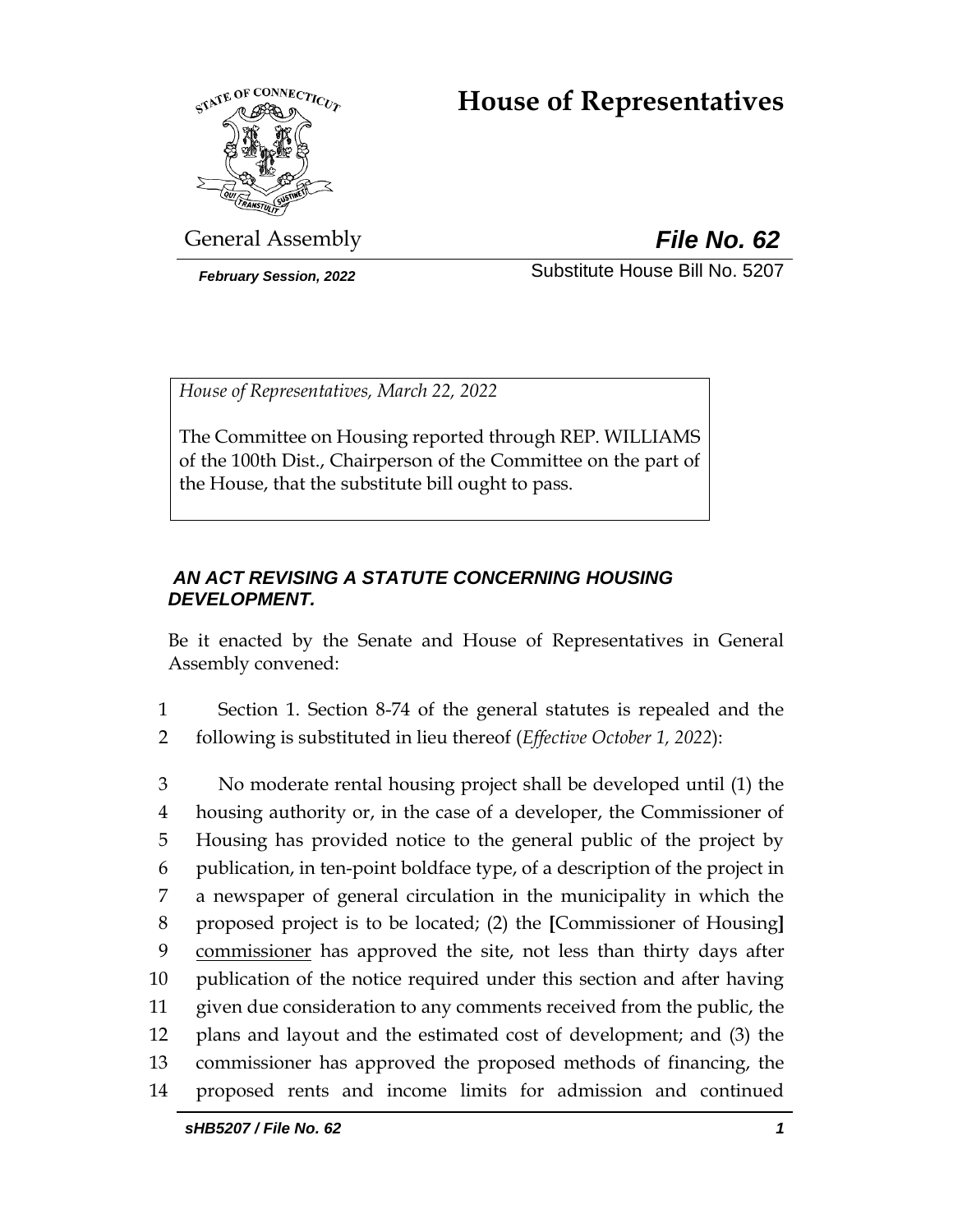occupancy and a detailed estimate of the expenses and revenues thereof. During the period of any grant or loan contract entered into under part I or III of this chapter or this part, the developer shall submit to the commissioner for **[**his**]** the commissioner's approval **[**its**]** such developer's rent schedules, **[**and its**]** standards of tenant eligibility and continued occupancy, and any changes therein and **[**its**]** such 21 developer's proposed budget for each fiscal year, together with such reports and financial and operating statements as the commissioner finds necessary. The commissioner may recommend the use of modern materials and methods of construction and factory-built houses in such projects, provided the use thereof would not be detrimental to the public health and safety, and may, in **[**his**]** the commissioner's discretion, withhold approval of the plans therefor if **[**he**]** the commissioner believes that failure to use such methods or materials or factory-built houses would result in unnecessarily high costs. The commissioner **[**is authorized to**]** may make and enforce reasonable orders and regulations and **[**to**]** determine the allocation of dwelling units to be constructed by an authority. The provisions of section 31-53 shall apply to housing projects constructed by an eligible developer under this part.

This act shall take effect as follows and shall amend the following sections:

| Section 1 | $\bigcirc$ October 1, 2022 |  |
|-----------|----------------------------|--|

## *Statement of Legislative Commissioners:*

The title was changed.

*HSG Joint Favorable Subst. -LCO*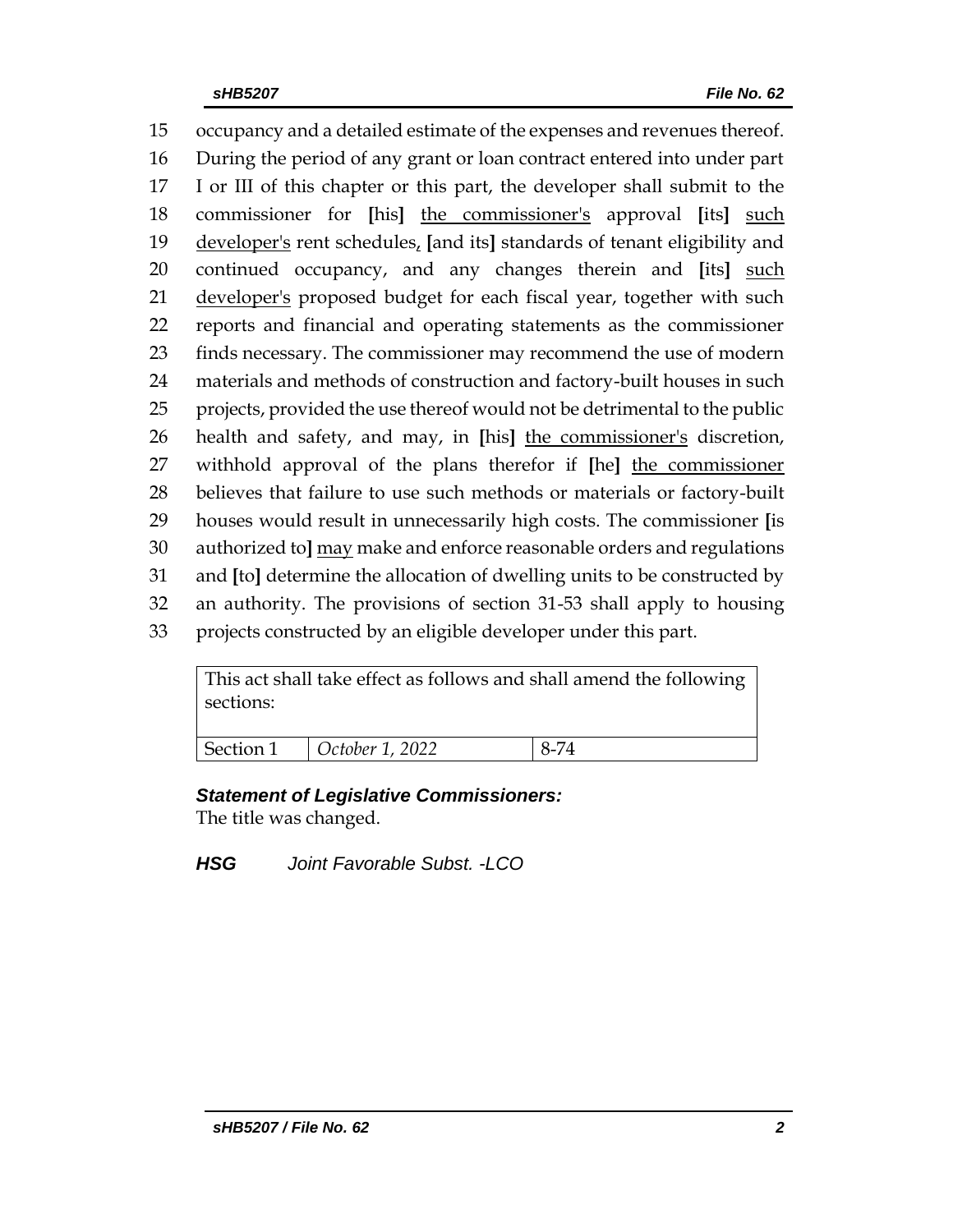*The following Fiscal Impact Statement and Bill Analysis are prepared for the benefit of the members of the General Assembly, solely for purposes of information, summarization and explanation and do not represent the intent of the General Assembly or either chamber thereof for any purpose. In general, fiscal impacts are based upon a variety of informational sources, including the analyst's professional knowledge. Whenever applicable, agency data is consulted as part of the analysis, however final products do not necessarily reflect an assessment from any specific department.*

## *OFA Fiscal Note*

*State Impact:* None

*Municipal Impact:* None

#### *Explanation*

The bill makes minor technical changes that have no fiscal impact.

*The Out Years*

*State Impact:* None

*Municipal Impact:* None